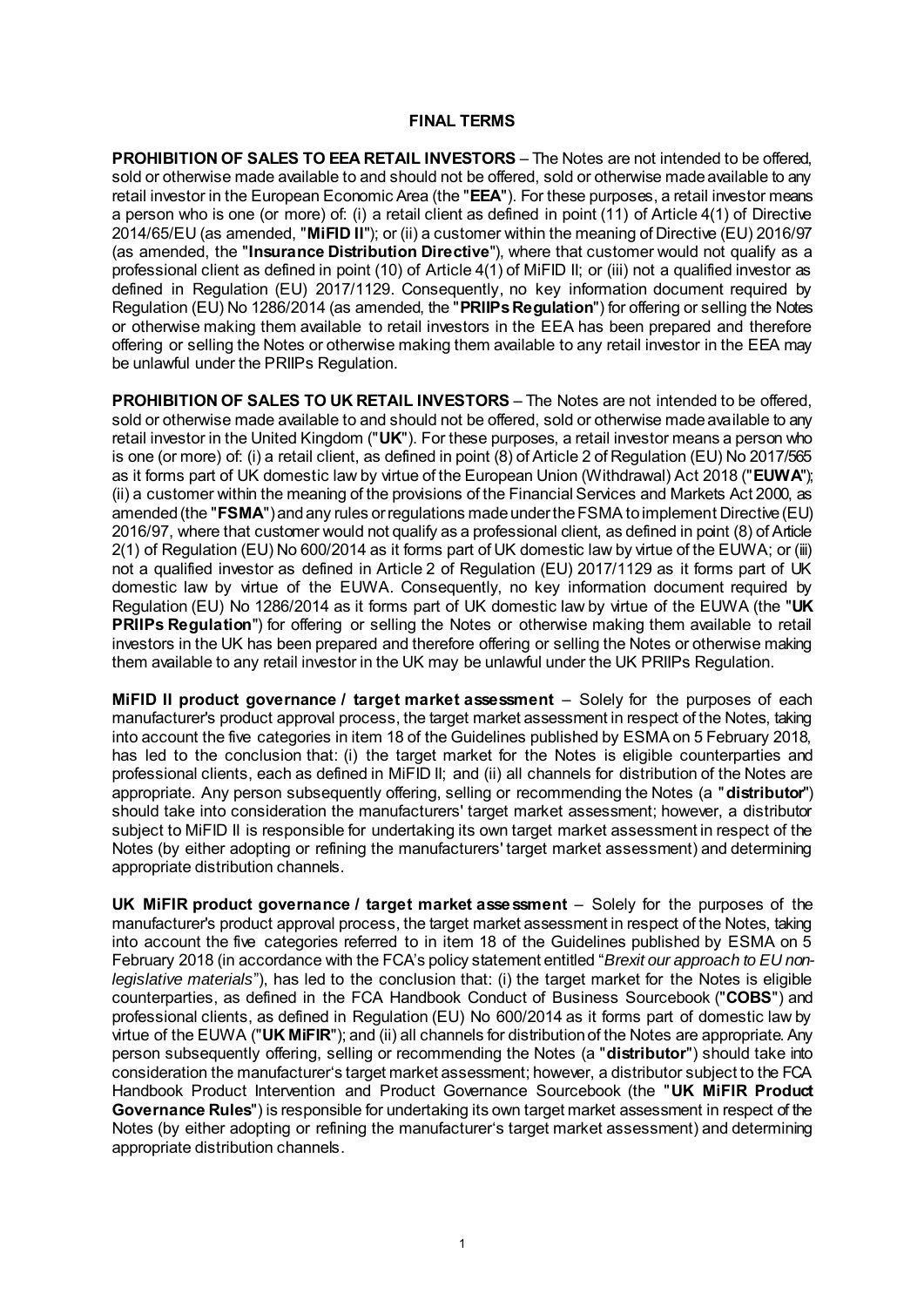#### *Final Terms dated 23 May 2022*

#### *BNP PARIBAS*

#### *(incorporated in France)*

# *(the Issuer)*

## *Legal entity identifier (LEI): R0MUWSFPU8MPRO8K5P83*

*Issue of EUR 1,500,000,000 Fixed to Floating Rate Senior Non Preferred Notes due July 2028*

# *ISIN Code: FR001400AKP6*

# *under the €90,000,000,000*

#### *Euro Medium Term Note Programme*

## *(the Programme)*

Any person making or intending to make an offer of the Notes may only do so in circumstances in which no obligation arises for the Issuer or any Dealer to publish a prospectus pursuant to Article 3 of the Prospectus Regulation or to supplement a prospectus pursuant to Article 23 of the Prospectus Regulation, in each case, in relation to such offer.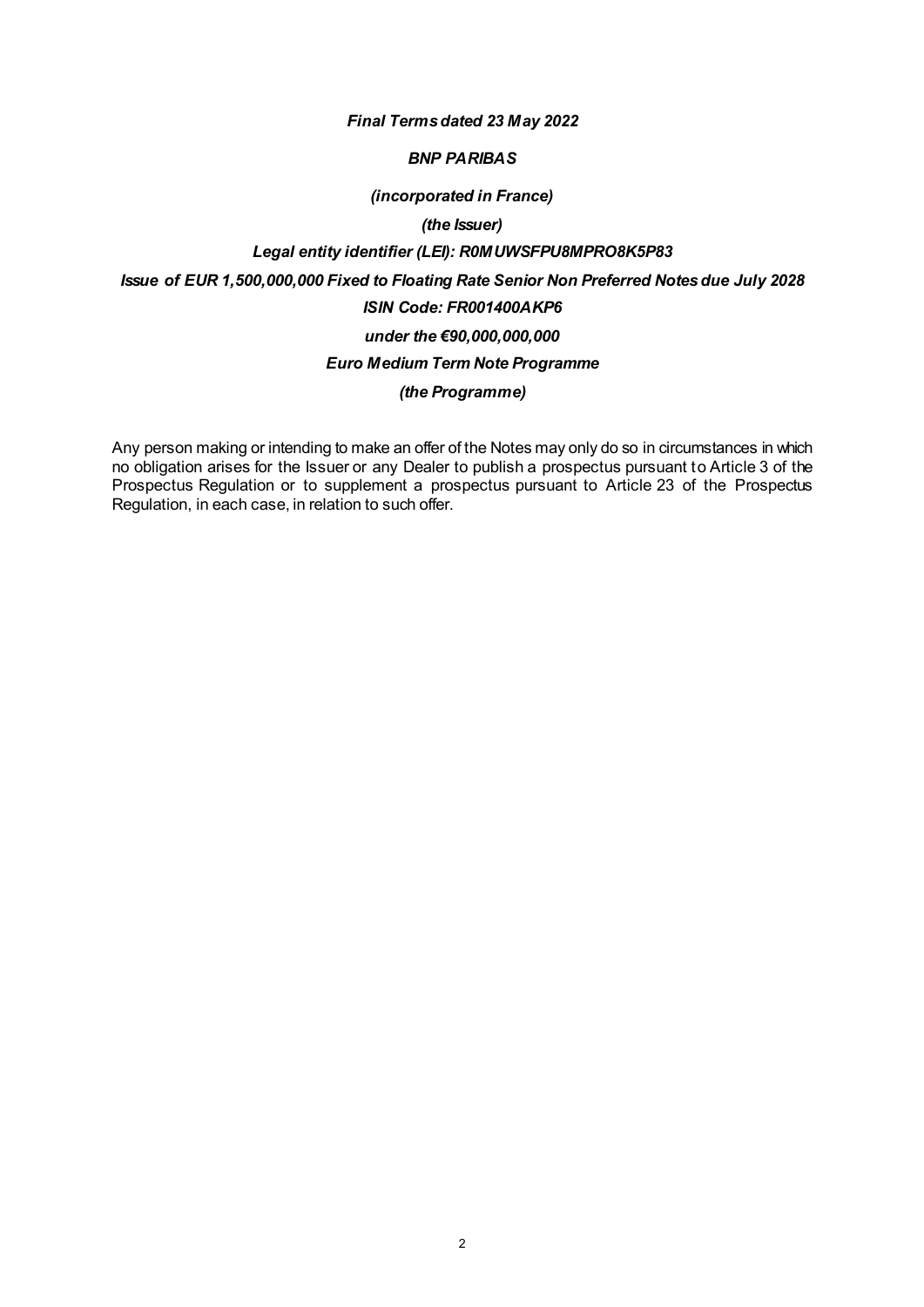#### **PART A– CONTRACTUAL TERMS**

Terms used herein shall be deemed to be defined as such for the purposes of the Conditions (the "**Conditions**") set forth under the section entitled "Terms and Conditions of the French Law Notes" in the Base Prospectus dated 2 July 2021 which received approval n° 21-273 from the *Autorité des marchés financiers* ("**AMF**") on 2 July 2021 and each supplement to the Base Prospectus published and approved on or before the date of these Final Terms (copies of which are available as described below) (the "**Supplements**") (provided that to the extent any such Supplement (i) is published and approved after the date of these Final Terms and (ii) provides for any change to the Conditions of the Notes such changes shall have no effect with respect to the Conditions of the Notes to which these Final Terms relate) which together constitute a base prospectus for the purposes of Regulation (EU) 2017/1129 (as amended, the "**Prospectus Regulation**") (the "**Base Prospectus**"). This document constitutes the Final Terms of the Notes described herein for the purposes of the Prospectus Regulation, and must be read in conjunction with the Base Prospectus to obtain all relevant information. **The Base Prospectus and any Supplement(s) to the Base Prospectus are available for viewing**  at **<https://invest.bnpparibas/en/> and [globalmarkets.bnpparibas.com/gm/Public/LegalDocs.aspx](https://rates-globalmarkets.bnpparibas.com/gm/Public/LegalDocs.aspx) and, with respect to these Final Terms, on the AMF website [\(www.amf-france.org](http://www.amf-france.org/)) and copies may be obtained free of charge at the specified office of the Principal Paying Agent.**

| 1.  | Issuer: |                                                      | <b>BNP Paribas</b>                                                                                                                                                |  |  |
|-----|---------|------------------------------------------------------|-------------------------------------------------------------------------------------------------------------------------------------------------------------------|--|--|
| 2.  | (i)     | Trade Date:                                          | 18 May 2022                                                                                                                                                       |  |  |
|     | (ii)    | Series Number:                                       | 19775                                                                                                                                                             |  |  |
|     | (iii)   | Tranche Number:                                      | $\mathbf 1$                                                                                                                                                       |  |  |
| 3.  |         | <b>Specified Currency:</b>                           | Euro (" <b>EUR</b> ")                                                                                                                                             |  |  |
| 4.  |         | Aggregate Nominal Amount:                            |                                                                                                                                                                   |  |  |
|     | (i)     | Series:                                              | EUR 1,500,000,000                                                                                                                                                 |  |  |
|     | (ii)    | Tranche:                                             | EUR 1,500,000,000                                                                                                                                                 |  |  |
| 5.  |         | <b>Issue Price of Tranche:</b>                       | 99.744 per cent. of the Aggregate Nominal Amount                                                                                                                  |  |  |
| 6.  |         | Minimum Trading Size:                                | Not applicable                                                                                                                                                    |  |  |
| 7.  | (i)     | <b>Specified Denomination:</b>                       | EUR 100,000                                                                                                                                                       |  |  |
|     | (ii)    | <b>Calculation Amount:</b>                           | EUR 100,000                                                                                                                                                       |  |  |
| 8.  | (i)     | <b>Issue Date:</b>                                   | 25 May 2022                                                                                                                                                       |  |  |
|     | (ii)    | <b>Interest Commencement</b><br>Date:                | <b>Issue Date</b>                                                                                                                                                 |  |  |
| 9.  | (i)     | <b>Maturity Date:</b>                                | Interest Payment Date falling on or nearest to 25 July<br>2028                                                                                                    |  |  |
|     | (ii)    | <b>Business Day Convention</b><br>for Maturity Date: | <b>Modified Following</b>                                                                                                                                         |  |  |
| 10. |         | Form of Notes:                                       | <b>Bearer</b>                                                                                                                                                     |  |  |
| 11. |         | Interest Basis:                                      | 2.750 per cent. per annum Fixed Rate from and<br>including the Interest Commencement Date to but<br>excluding the Optional Redemption Date (as defined<br>below). |  |  |
|     |         |                                                      | 3 month EURIBOR + 1.37 per cent. Floating Rate<br>from and including the Optional Redemption Date to<br>but excluding the Maturity Date.                          |  |  |
|     |         |                                                      | (further particulars specified below)                                                                                                                             |  |  |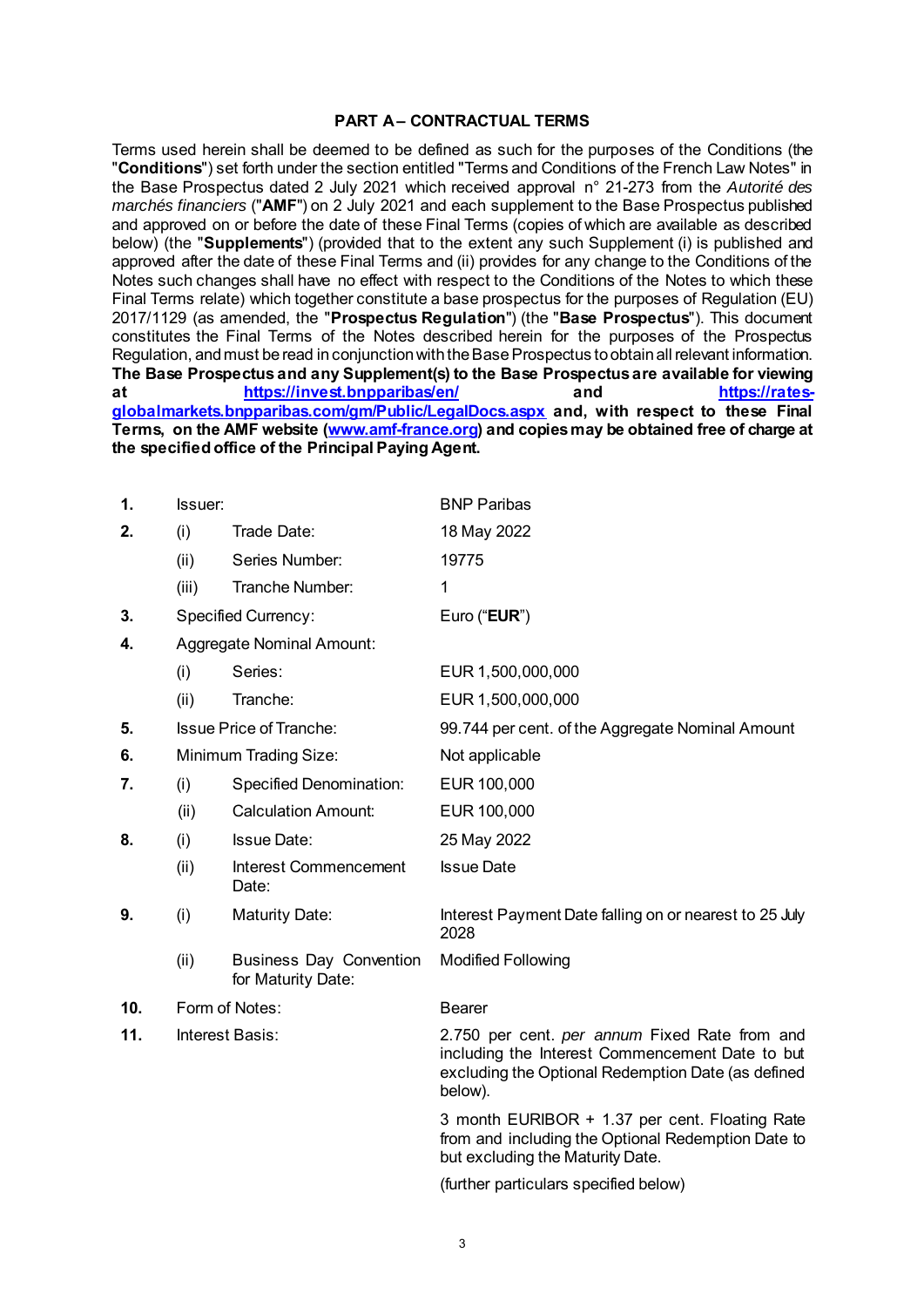| 12. | Coupon Switch:                                           | Not applicable                                                                                     |
|-----|----------------------------------------------------------|----------------------------------------------------------------------------------------------------|
| 13. | Redemption/Payment Basis:                                | Redemption at par                                                                                  |
| 14. | Change of Interest Basis or<br>Redemption/Payment Basis: | The initial Interest Basis shall be Fixed Rate until the<br>Optional Redemption Date.              |
|     |                                                          | The Interest Basis subsequent to the Optional<br>Redemption Date shall be Floating Rate.           |
|     |                                                          | (further particulars specified below)                                                              |
| 15. | Put/Call Options:                                        | Issuer Call (further particulars specified below)                                                  |
| 16. | Exchange Rate:                                           | Not applicable                                                                                     |
| 17. | Status of the Notes:                                     | <b>Senior Non Preferred Notes</b>                                                                  |
|     |                                                          | <b>MREL/TLAC Criteria Event: Not applicable</b>                                                    |
| 18. | Knock-in Event:                                          | Not applicable                                                                                     |
| 19. | Knock-out Event:                                         | Not applicable                                                                                     |
| 20. | Method of distribution:                                  | Syndicated                                                                                         |
| 21. | Hybrid Notes:                                            | Not applicable                                                                                     |
| 22. | Tax Gross-Up:                                            | Condition 6(e) (No Gross-Up) of the Terms and<br>Conditions of the French Law Notes not applicable |

# **PROVISIONS RELATING TO INTEREST (IF ANY) PAYABLE**

| 23. | Interest: |                                                                                            | Applicable                                                                                                                                                                         |  |
|-----|-----------|--------------------------------------------------------------------------------------------|------------------------------------------------------------------------------------------------------------------------------------------------------------------------------------|--|
|     | (i)       | Interest Period(s):                                                                        | As per Conditions                                                                                                                                                                  |  |
|     | (ii)      | Interest Period End<br>$Date(s)$ :                                                         | 25 July in each year from and including 25 July 2022<br>to and including the Optional Redemption Date, then<br>25 October 2027, 25 January 2028, 25 April 2028 and<br>25 July 2028 |  |
|     | (iii)     | <b>Business Day Convention</b><br>for Interest Period End<br>$Date(s)$ :                   | Not applicable (with respect to the Fixed Rate Interest<br>Period)                                                                                                                 |  |
|     |           |                                                                                            | Modified Following (with respect to the Floating Rate<br>Interest Period)                                                                                                          |  |
|     | (iv)      | Interest Payment Date(s):                                                                  | 25 July in each year from and including 25 July 2022<br>to and including the Optional Redemption Date, then<br>25 October 2027, 25 January 2028, 25 April 2028 and<br>25 July 2028 |  |
|     | (v)       | <b>Business Day Convention</b><br>for Interest Payment<br>$Date(s)$ :                      | Following (with respect to the Fixed Rate Interest<br>Period)                                                                                                                      |  |
|     |           |                                                                                            | Modified Following (with respect to the Floating Rate<br>Interest Period)                                                                                                          |  |
|     | (v)       | Party responsible for<br>calculating the Rate(s) of<br>Interest and Interest<br>Amount(s): | <b>Calculation Agent</b>                                                                                                                                                           |  |
|     | (iN)      | Margin(s):                                                                                 | + 1.37 per cent. per annum (applicable to the Floating<br>Rate Interest Period)                                                                                                    |  |
|     | (iii)     | Minimum Interest Rate:                                                                     | As per Conditions                                                                                                                                                                  |  |
|     | (ix)      | Maximum Interest Rate:                                                                     | Not applicable                                                                                                                                                                     |  |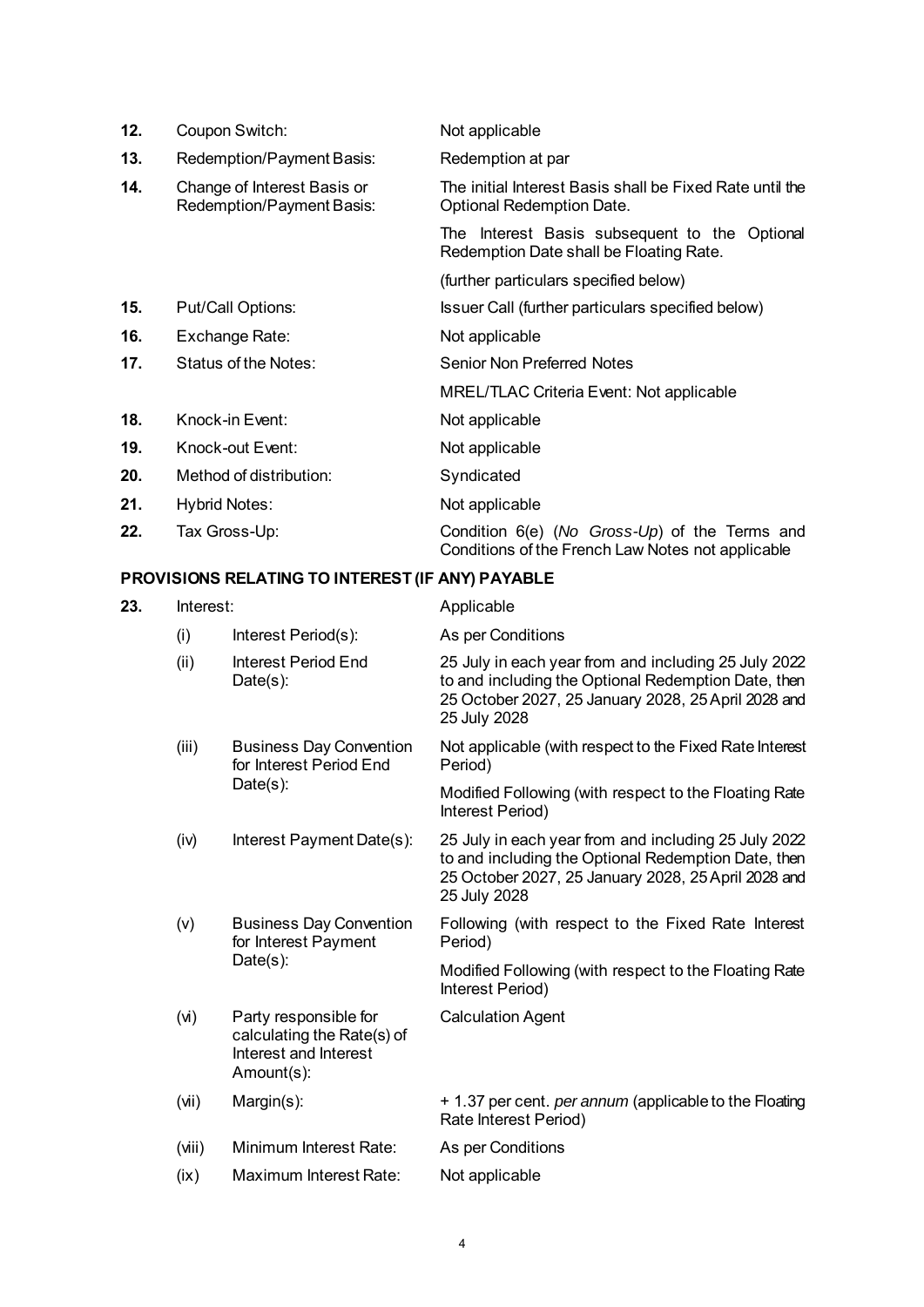|                                         | (x)                                                   | Day Count Fraction:                                        |                                                                                                                                                       | Actual/Actual ICMA unadjusted (applicable to the<br><b>Fixed Rate Interest Period)</b>                                                                          |
|-----------------------------------------|-------------------------------------------------------|------------------------------------------------------------|-------------------------------------------------------------------------------------------------------------------------------------------------------|-----------------------------------------------------------------------------------------------------------------------------------------------------------------|
|                                         |                                                       |                                                            |                                                                                                                                                       | Actual/360 (applicable to the Floating Rate Interest<br>Period)                                                                                                 |
|                                         | (xi)                                                  | Determination Dates:                                       |                                                                                                                                                       | 25 July in each year for the Fixed Rate Interest Period<br>only                                                                                                 |
|                                         | (xii)                                                 | Accrual to Redemption:                                     |                                                                                                                                                       | Applicable                                                                                                                                                      |
|                                         | (xiii)                                                | Rate of Interest:                                          |                                                                                                                                                       | <b>Fixed Rate to Floating Rate</b>                                                                                                                              |
|                                         | (xiv)                                                 | Coupon Rate:                                               |                                                                                                                                                       | Not applicable                                                                                                                                                  |
| 24.                                     | <b>Fixed Rate Provisions:</b>                         |                                                            |                                                                                                                                                       | Applicable from<br>and<br>including<br>the<br>Interest<br>Commencement Date to but excluding the Optional<br>Redemption Date (the "Fixed Rate Interest Period") |
|                                         | (i)                                                   | <b>Fixed Rate of Interest:</b>                             |                                                                                                                                                       | 2.750 per cent. per annum payable annually in arrear<br>on each Interest Payment Date during the Fixed Rate<br><b>Interest Period</b>                           |
|                                         | (ii)                                                  |                                                            | Fixed Coupon Amount(s):                                                                                                                               | EUR 2,750.00 per Calculation Amount                                                                                                                             |
|                                         | (iii)                                                 | Broken Amount(s):                                          |                                                                                                                                                       | EUR 459.59 per Calculation Amount, payable on the<br>Interest Payment Date falling on 25 July 2022                                                              |
| 25.                                     |                                                       | Resettable Notes:                                          |                                                                                                                                                       | Not applicable                                                                                                                                                  |
| 26.<br><b>Floating Rate Provisions:</b> |                                                       |                                                            | Applicable from<br>and<br>including<br>the<br>Optional<br>Redemption Date to but excluding the Maturity Date<br>(the "Floating Rate Interest Period") |                                                                                                                                                                 |
|                                         | (i)                                                   | of Interest and Interest<br>Amount is to be<br>determined: | Manner in which the Rate                                                                                                                              | Screen Rate Determination                                                                                                                                       |
|                                         | (ii)                                                  | Linear Interpolation:                                      |                                                                                                                                                       | Not applicable                                                                                                                                                  |
| 27.                                     |                                                       | Screen Rate Determination:                                 |                                                                                                                                                       | Applicable - IBOR                                                                                                                                               |
|                                         | (i)                                                   | Reference Rate:                                            |                                                                                                                                                       | 3 month EURIBOR                                                                                                                                                 |
|                                         | (ii)                                                  | <b>Interest</b><br>$Date(s)$ :                             | Determination                                                                                                                                         | Second TARGET2 Business Day prior to the start of<br>each Floating Rate Interest Period                                                                         |
|                                         | (iii)                                                 | Specified Time:                                            |                                                                                                                                                       | 11:00 am, Brussels time                                                                                                                                         |
|                                         | (iv)                                                  | <b>Relevant Screen Page:</b>                               |                                                                                                                                                       | Bloomberg EUR003M                                                                                                                                               |
| 28.                                     |                                                       | <b>ISDA Determination:</b>                                 |                                                                                                                                                       | Not applicable                                                                                                                                                  |
| 29.                                     |                                                       | <b>FBF Determination:</b>                                  |                                                                                                                                                       | Not applicable                                                                                                                                                  |
| 30.                                     |                                                       | Zero Coupon Provisions:                                    |                                                                                                                                                       | Not applicable                                                                                                                                                  |
| 31.                                     |                                                       | <b>Index Linked Interest Provisions:</b>                   |                                                                                                                                                       | Not applicable                                                                                                                                                  |
| 32.                                     | Share Linked/ETI Share Linked<br>Interest Provisions: |                                                            |                                                                                                                                                       | Not applicable                                                                                                                                                  |
| 33.                                     | Inflation Linked Interest Provisions:                 |                                                            |                                                                                                                                                       | Not applicable                                                                                                                                                  |
| 34.                                     | Provisions:                                           | <b>Commodity Linked Interest</b>                           |                                                                                                                                                       | Not applicable                                                                                                                                                  |
| 35.                                     |                                                       | <b>Fund Linked Interest Provisions:</b>                    |                                                                                                                                                       | Not applicable                                                                                                                                                  |
| 36.                                     |                                                       | <b>ETI Linked Interest Provisions:</b>                     |                                                                                                                                                       | Not applicable                                                                                                                                                  |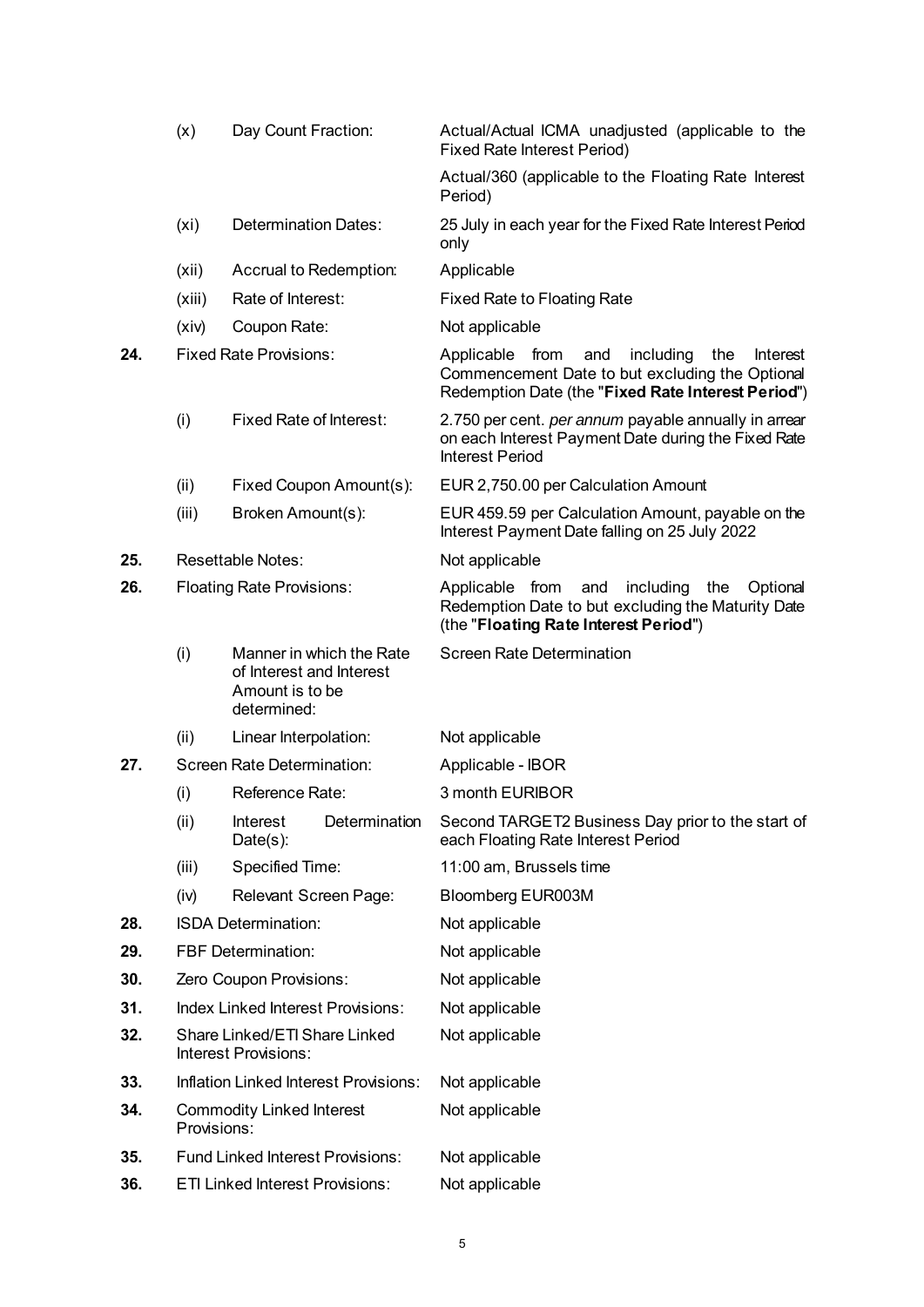| 37. | Foreign Exchange (FX) Rate<br><b>Linked Interest Provisions:</b> |                                           |                                                                                                                                                                                                             | Not applicable                                                |
|-----|------------------------------------------------------------------|-------------------------------------------|-------------------------------------------------------------------------------------------------------------------------------------------------------------------------------------------------------------|---------------------------------------------------------------|
| 38. | Underlying Interest Rate Linked<br>Interest Provisions:          |                                           |                                                                                                                                                                                                             | Not applicable                                                |
| 39. | may be):                                                         |                                           | <b>Additional Business Centre(s)</b><br>(Condition 3(f) of the Terms and<br>Conditions of the English Law<br>Notes or Condition 3(f) of the<br>Terms and Conditions of the<br>French Law Notes, as the case | TARGET2                                                       |
|     |                                                                  |                                           | <b>PROVISIONS RELATING TO REDEMPTION</b>                                                                                                                                                                    |                                                               |
| 40. |                                                                  | Final Redemption:                         |                                                                                                                                                                                                             | Calculation Amount x 100 per cent.                            |
| 41. | Final Payout:                                                    |                                           |                                                                                                                                                                                                             | Not applicable                                                |
| 42. |                                                                  |                                           | Automatic Early Redemption:                                                                                                                                                                                 | Not applicable                                                |
| 43. |                                                                  | Issuer Call Option:                       |                                                                                                                                                                                                             | Applicable                                                    |
|     | (i)                                                              | <b>Optional Redemption</b><br>$Date(s)$ : |                                                                                                                                                                                                             | The Interest Payment Date falling on or about 25 July<br>2027 |
|     | (ii)                                                             |                                           | <b>Optional Redemption</b><br>Valuation Date(s):                                                                                                                                                            | Not applicable                                                |
|     | (iii)<br><b>Optional Redemption</b><br>Amount(s):                |                                           |                                                                                                                                                                                                             | Calculation Amount x 100 per cent.                            |
|     | (iv)                                                             |                                           | If redeemable in part:                                                                                                                                                                                      |                                                               |
|     |                                                                  | (a)                                       | Minimum<br>Redemption<br>Amount:                                                                                                                                                                            | Not applicable                                                |
|     |                                                                  | (b)                                       | Higher<br>Redemption<br>Amount:                                                                                                                                                                             | Not applicable                                                |
|     | (v)                                                              | Notice period:                            |                                                                                                                                                                                                             | Minimum notice period: 30 calendar days                       |
|     |                                                                  |                                           |                                                                                                                                                                                                             | Maximum notice period: 45 calendar days                       |
| 44. |                                                                  |                                           | Noteholder Put Option:                                                                                                                                                                                      | Not applicable                                                |
| 45. | Aggregation:                                                     |                                           |                                                                                                                                                                                                             | Not applicable                                                |
| 46. |                                                                  |                                           | Index Linked Redemption Amount:                                                                                                                                                                             | Not applicable                                                |
| 47. | Share Linked/ETI Share Linked<br>Redemption Amount:              |                                           |                                                                                                                                                                                                             | Not applicable                                                |
| 48. | Inflation Linked Redemption<br>Amount:                           |                                           |                                                                                                                                                                                                             | Not applicable                                                |
| 49. | <b>Commodity Linked Redemption</b><br>Amount:                    |                                           |                                                                                                                                                                                                             | Not applicable                                                |
| 50. |                                                                  |                                           | Fund Linked Redemption Amount:                                                                                                                                                                              | Not applicable                                                |
| 51. |                                                                  | <b>Credit Linked Notes:</b>               |                                                                                                                                                                                                             | Not applicable                                                |
| 52. |                                                                  |                                           | <b>ETI Linked Redemption Amount:</b>                                                                                                                                                                        | Not applicable                                                |
| 53. |                                                                  |                                           | Foreign Exchange (FX) Rate<br><b>Linked Redemption Amount:</b>                                                                                                                                              | Not applicable                                                |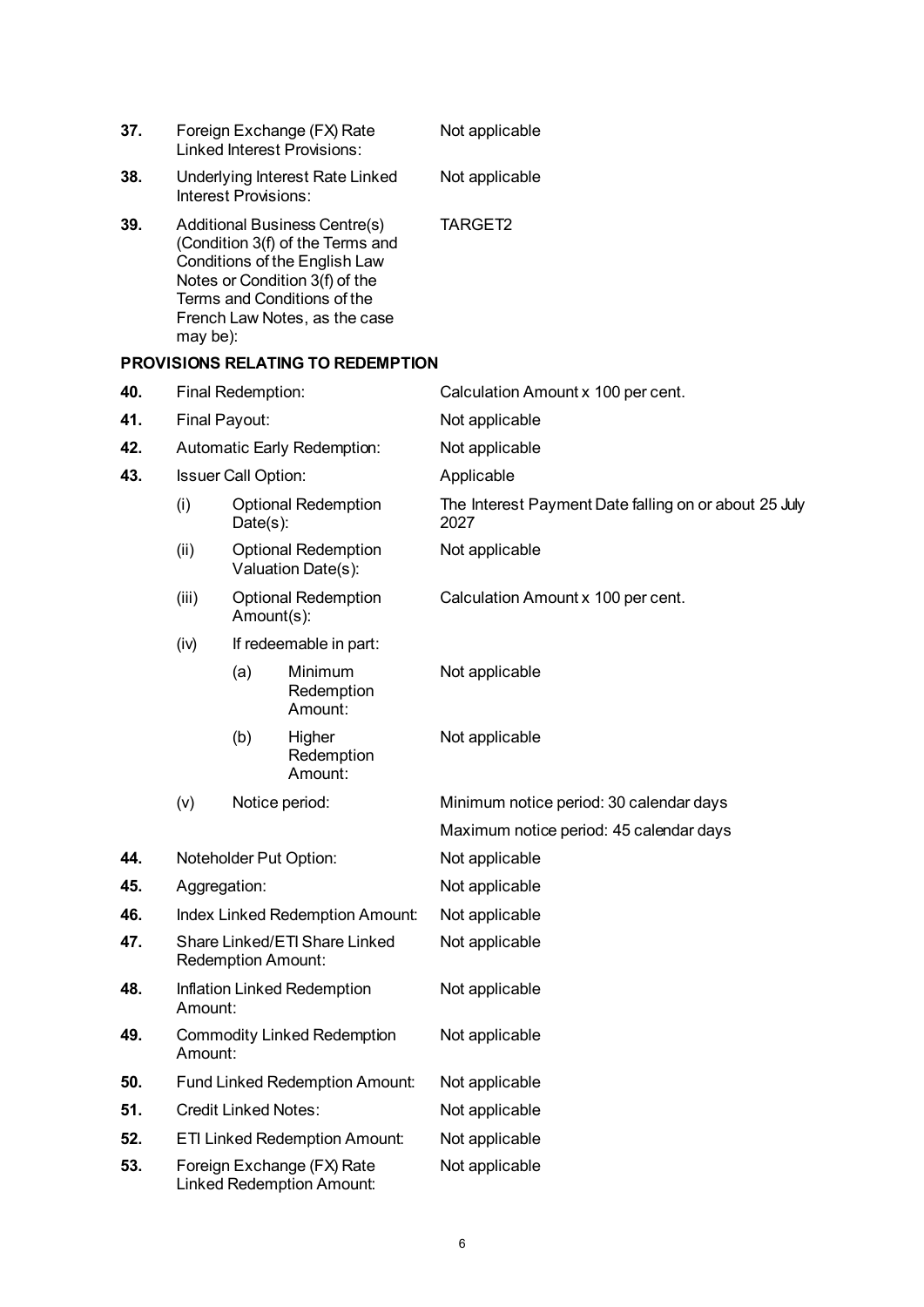| 54. | Underlying Interest Rate Linked<br>Redemption Amount:                                                                                                                                                                                                                                                                                                                                                           |                                                               |     |                | Not applicable                                                                     |
|-----|-----------------------------------------------------------------------------------------------------------------------------------------------------------------------------------------------------------------------------------------------------------------------------------------------------------------------------------------------------------------------------------------------------------------|---------------------------------------------------------------|-----|----------------|------------------------------------------------------------------------------------|
| 55. |                                                                                                                                                                                                                                                                                                                                                                                                                 | Events of Default<br><b>Preferred Notes:</b>                  | for | Senior         | Not applicable                                                                     |
| 56. |                                                                                                                                                                                                                                                                                                                                                                                                                 | Administrator/Benchmark Event:                                |     |                | Not applicable                                                                     |
| 57. |                                                                                                                                                                                                                                                                                                                                                                                                                 | Early Redemption Amount(s):                                   |     |                | Article 45b2(b) BRRD: Not applicable                                               |
|     |                                                                                                                                                                                                                                                                                                                                                                                                                 |                                                               |     |                | <b>Final Redemption Amount</b>                                                     |
| 58. | Delivery:                                                                                                                                                                                                                                                                                                                                                                                                       | Provisions applicable to Physical                             |     |                | Not applicable                                                                     |
| 59. |                                                                                                                                                                                                                                                                                                                                                                                                                 | Variation of Settlement:                                      |     |                |                                                                                    |
|     | (i)                                                                                                                                                                                                                                                                                                                                                                                                             | Issuer's option to vary<br>settlement:                        |     |                | The Issuer does not have the option to vary settlement<br>in respect of the Notes. |
|     | (ii)                                                                                                                                                                                                                                                                                                                                                                                                            | Variation of Settlement of<br><b>Physical Delivery Notes:</b> |     |                | Not applicable                                                                     |
| 60. |                                                                                                                                                                                                                                                                                                                                                                                                                 | <b>CNY Payment Disruption Event:</b>                          |     |                | Not applicable                                                                     |
|     |                                                                                                                                                                                                                                                                                                                                                                                                                 | <b>GENERAL PROVISIONS APPLICABLE TO THE NOTES</b>             |     |                |                                                                                    |
| 61. |                                                                                                                                                                                                                                                                                                                                                                                                                 | Form of Notes:                                                |     |                | <b>Bearer Notes</b>                                                                |
|     |                                                                                                                                                                                                                                                                                                                                                                                                                 | New Global Note:                                              |     |                | No                                                                                 |
|     |                                                                                                                                                                                                                                                                                                                                                                                                                 |                                                               |     |                | <b>Dematerialised Notes</b>                                                        |
|     |                                                                                                                                                                                                                                                                                                                                                                                                                 |                                                               |     |                | Bearer dematerialised form (au porteur)                                            |
| 62. | Financial Centre(s) or other special<br>provisions relating to Payment<br>Days for the purposes of<br>Condition 4(a):                                                                                                                                                                                                                                                                                           |                                                               |     |                | TARGET2                                                                            |
| 63. | Talons for future Coupons or<br>Receipts to be attached to<br>definitive Notes (and dates on<br>which such Talons mature):                                                                                                                                                                                                                                                                                      |                                                               |     |                | No                                                                                 |
| 64. | Details relating to Partly Paid<br>Notes: amount of each payment<br>comprising the Issue Price and<br>date on which each payment is to<br>be made and, if different from<br>those specified in the Temporary<br><b>Bearer Global Note or Permanent</b><br>Bearer Global Note, consequences<br>of failure to pay, including any right<br>of the Issuer to forfeit the Notes<br>and interest due on late payment: |                                                               |     | Not applicable |                                                                                    |
| 65. | Details relating to Notes<br>redeemable in instalments: amount<br>of each instalment, date on which<br>each payment is to be made:                                                                                                                                                                                                                                                                              |                                                               |     |                | Not applicable                                                                     |
| 66. | Redenomination, renominalisation<br>and reconventioning provisions:                                                                                                                                                                                                                                                                                                                                             |                                                               |     |                | Not applicable                                                                     |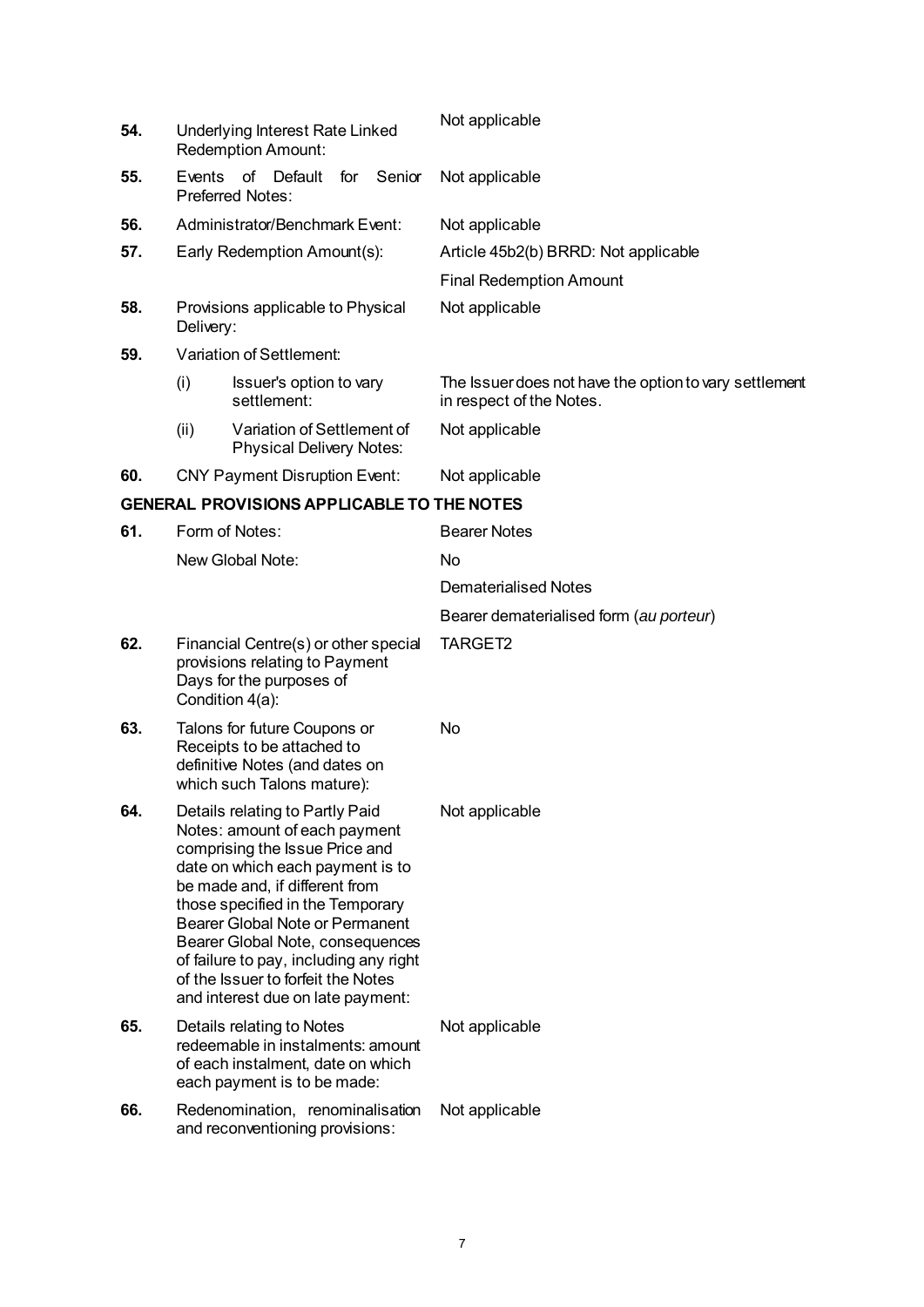| 67. | Notes):             | Masse (Condition 12 of the Terms<br>and Conditions of the French Law | Contractual representation of Noteholders/No Masse<br>shall apply.                                                        |
|-----|---------------------|----------------------------------------------------------------------|---------------------------------------------------------------------------------------------------------------------------|
| 68. |                     | Governing law:                                                       | French law                                                                                                                |
| 69. |                     | <b>Calculation Agent:</b>                                            | <b>BNP Paribas</b>                                                                                                        |
|     | <b>DISTRIBUTION</b> |                                                                      |                                                                                                                           |
| 70. | (i)                 | If syndicated, names of                                              | <b>Lead Manager</b>                                                                                                       |
|     |                     | Managers (specifying Lead<br>Manager):                               | <b>BNP Paribas</b>                                                                                                        |
|     |                     |                                                                      | <b>Joint Lead Managers</b>                                                                                                |
|     |                     |                                                                      | ING Bank N.V., Belgian branch                                                                                             |
|     |                     |                                                                      | Nordea Bank Abp                                                                                                           |
|     |                     |                                                                      | Raiffeisen Bank International AG                                                                                          |
|     |                     |                                                                      | Skandinaviska Enskilda Banken AB (publ)                                                                                   |
|     |                     |                                                                      | <b>UniCredit Bank AG</b>                                                                                                  |
|     |                     |                                                                      | Co-Managers                                                                                                               |
|     |                     |                                                                      | Banca Akros S.p.A. - Gruppo Banco BPM                                                                                     |
|     |                     |                                                                      | <b>KBC Bank NV</b>                                                                                                        |
|     |                     |                                                                      | OP Corporate Bank plc                                                                                                     |
|     |                     |                                                                      | <b>SMBC Bank EU AG</b>                                                                                                    |
|     | (ii)                | <b>Stabilisation Manager (if</b><br>$any)$ :                         | <b>BNP Paribas</b>                                                                                                        |
|     | (iii)               | If non-syndicated, name of<br>relevant Dealer:                       | Not applicable                                                                                                            |
| 71. |                     | U.S. Selling Restrictions:                                           | Reg. S Compliance Category 2; TEFRA Not<br>applicable                                                                     |
| 72. |                     | Non-Exempt Offer:                                                    | Not applicable                                                                                                            |
| 73. |                     | Prohibition of Sales to Retail                                       | Prohibition of Sales to EEA Retail Investors:                                                                             |
|     | Investors:          |                                                                      | Applicable                                                                                                                |
|     |                     |                                                                      | Prohibition of Sales to UK Retail Investors:                                                                              |
|     |                     |                                                                      | Applicable                                                                                                                |
| 74. |                     | <b>United States Tax Considerations</b>                              | The Notes are not Specified Securities for the purpose<br>of Section 871(m) of the U.S. Internal Revenue Code<br>of 1986. |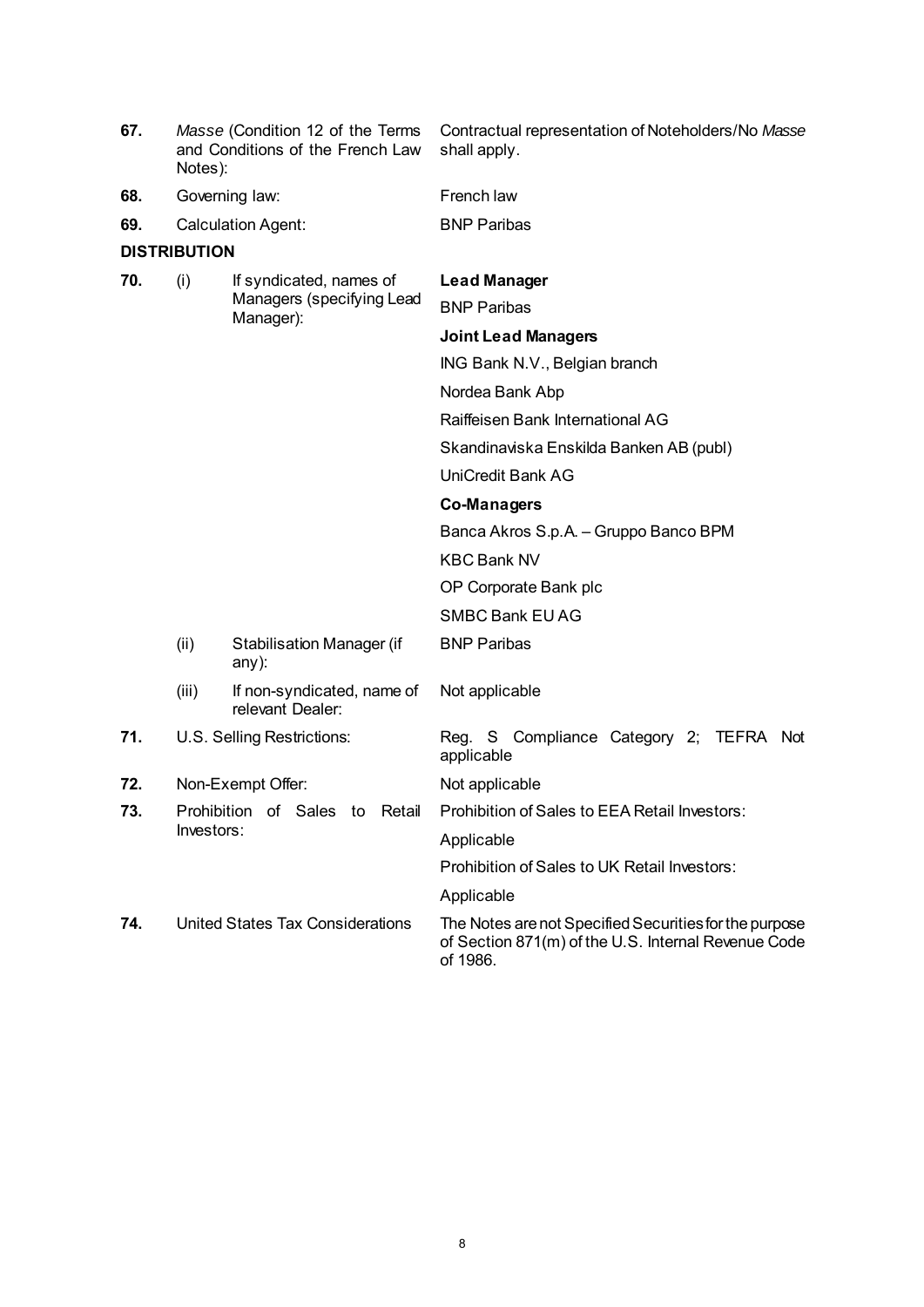## **RESPONSIBILITY**

The Issuer accepts responsibility for the information contained in these Final Terms.

Signed on behalf of the Issuer:

By:  $\_\_$ 

Duly authorised

thered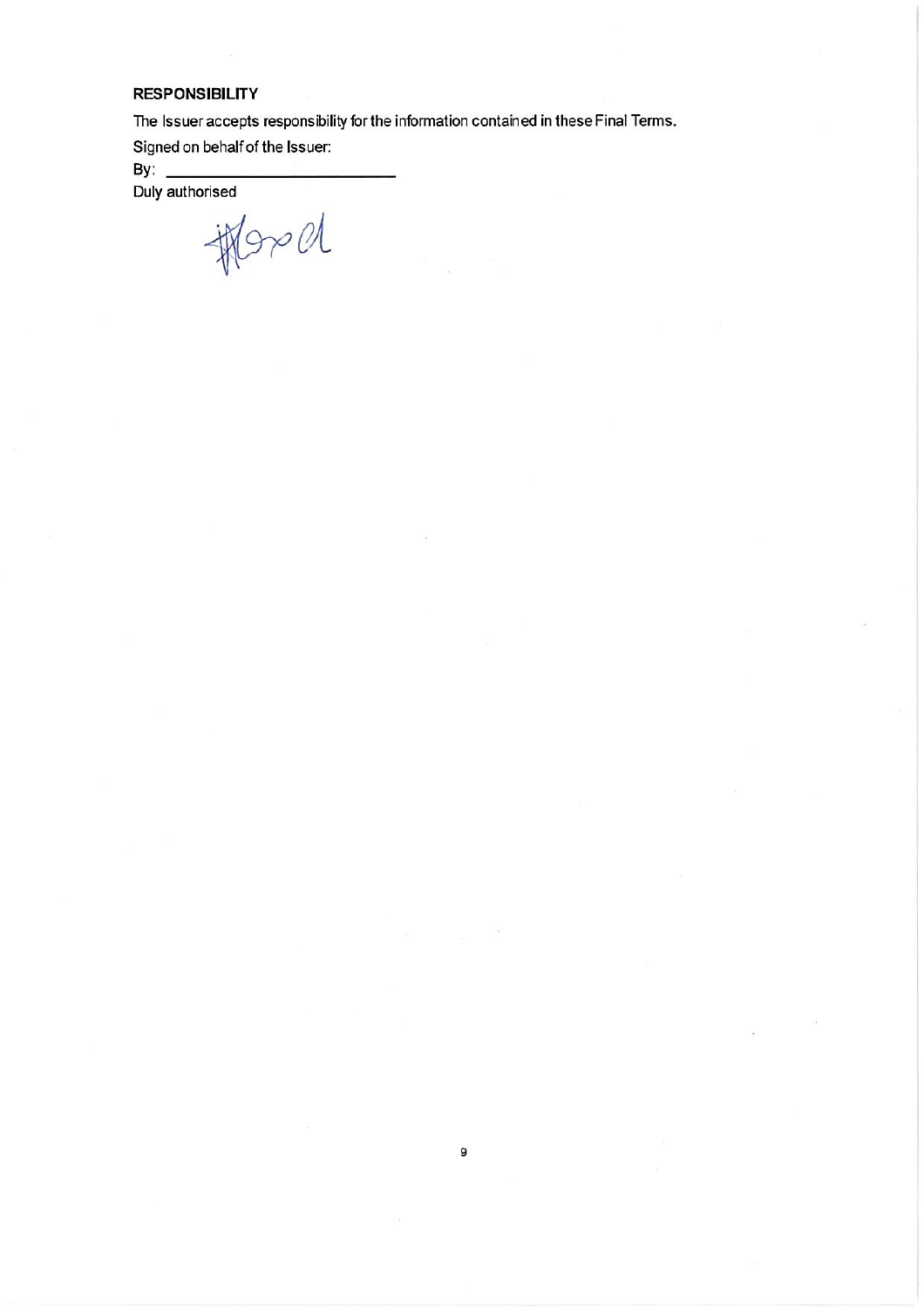#### **PART B– OTHER INFORMATION**

#### **1. Listing and Admission to trading**

- (i) Listing and admission to trading:
- (ii) Estimate of total expenses related to admission to trading:

Application will be made by the Issuer (or on its behalf) for the Notes to be admitted to trading on Euronext Paris with effect from or on 25 May 2022.

EUR 5,700

#### **2. Ratings**

Ratings: The Notes to be issued are expected to be rated:

- Baa1 by Moody's France S.A.S. ("**Moody's**"),
- A- by S&P Global Ratings Europe Limited ("**S&P**")
- A+ by Fitch Ratings Ireland Limited ("**Fitch**") and

- A (High) by DBRS Ratings GmbH ("**DBRS Morningstar**").

According to Moody's' definitions, obligations rated Baa are judged to be medium-grade and subject to moderate credit risk and as such may possess certain speculative characteristics. The modifier 1 indicates that the obligation ranks in the higher end of its generic rating category.

According to S&P's definitions, an obligation rated 'A' is somewhat more susceptible to the adverse effects of changes in circumstances and economic conditions than obligations in higher-rated categories. However, the obligor's capacity to meet its financial commitments on the obligation is still strong. The addition of a plus  $(+)$  or minus  $(-)$  sign shows relative standing within the rating categories.

According to Fitch's definitions, 'A' ratings denote expectations of low default risk. The capacity for payment of financial commitments is considered strong. This capacity may, nevertheless, be more vulnerable to adverse business or economic conditions than is the case for higher ratings. The modifier "+" is appended to denote relative status within major rating categories.

According to DBRS' definitions, 'A' rating means good credit quality. The capacity for the payment of financial obligations is substantial, but of lesser credit quality than AA. The Issuer may be vulnerable to future events, but qualifying negative factors are considered manageable. All rating categories other than AAA and D also contain subcategories (high) and (low).

Each of Moody's, S&P, Fitch and DBRS Morningstar is established in the European Union and is registered under Regulation (EC) No. 1060/2009 (as amended) (the "**CRA Regulation**").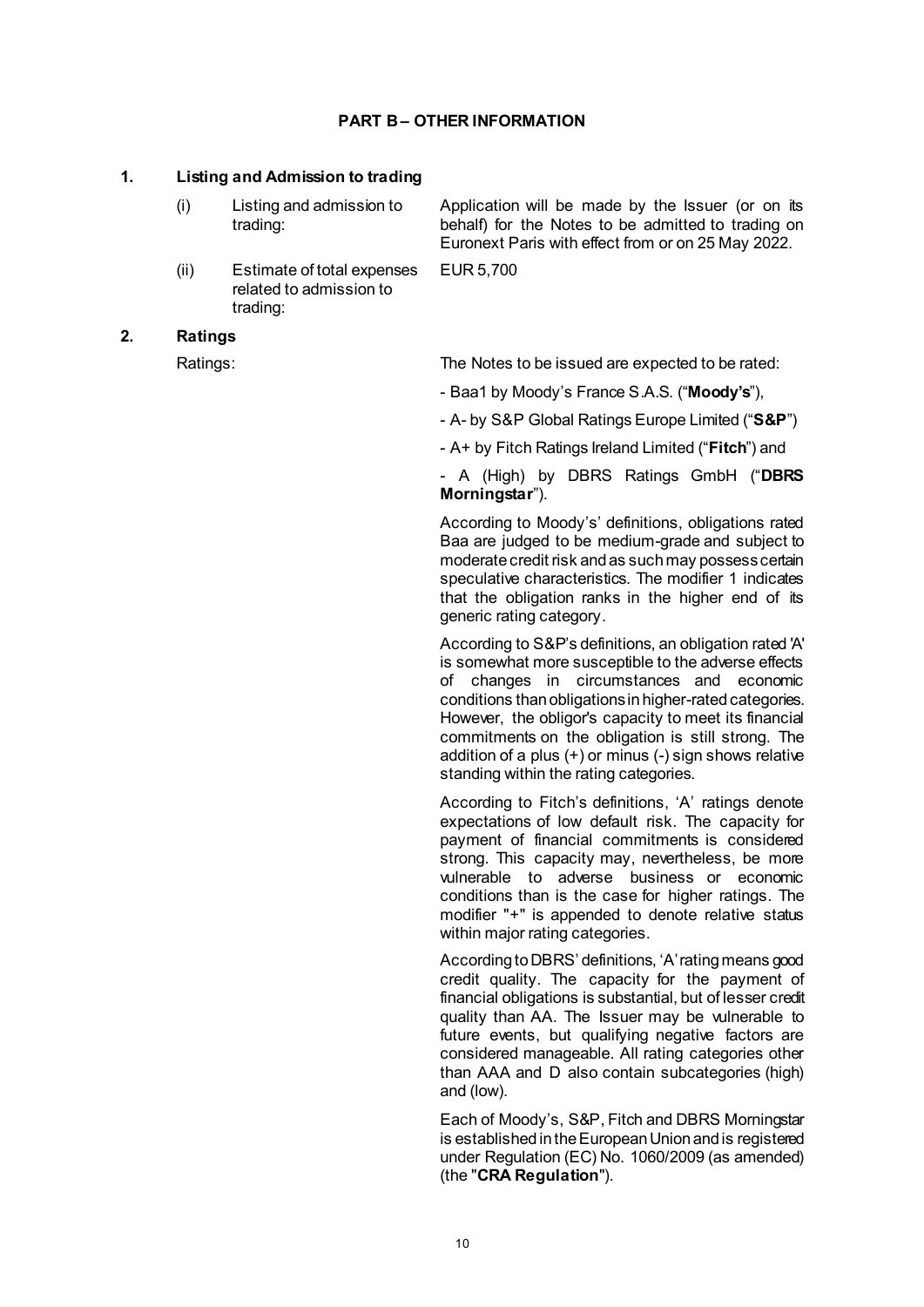# **3. Interests of Natural and Legal Persons Involved in the Issue**

"Save for the fees payable to the Managers so far as the Issuer is aware, no person involved in the offer of the Notes has an interest material to the offer."

# **4. Reasons for the Offer andEstimated Net Proceeds**

|    | (i)    | Reasons for the offer:                                                                                                                                                                                          | See "Use of Proceeds" wording in the Base<br>Prospectus.                                                                                                                                                                                                                                                                                                                                                                                                                                                                                                                                                                                                    |  |  |  |  |  |
|----|--------|-----------------------------------------------------------------------------------------------------------------------------------------------------------------------------------------------------------------|-------------------------------------------------------------------------------------------------------------------------------------------------------------------------------------------------------------------------------------------------------------------------------------------------------------------------------------------------------------------------------------------------------------------------------------------------------------------------------------------------------------------------------------------------------------------------------------------------------------------------------------------------------------|--|--|--|--|--|
|    | (ii)   | Estimated net proceeds:                                                                                                                                                                                         | EUR 1,492,410,000                                                                                                                                                                                                                                                                                                                                                                                                                                                                                                                                                                                                                                           |  |  |  |  |  |
| 5. |        | <b>Operational Information</b>                                                                                                                                                                                  |                                                                                                                                                                                                                                                                                                                                                                                                                                                                                                                                                                                                                                                             |  |  |  |  |  |
|    | (i)    | ISIN:                                                                                                                                                                                                           | FR001400AKP6                                                                                                                                                                                                                                                                                                                                                                                                                                                                                                                                                                                                                                                |  |  |  |  |  |
|    | (ii)   | Common Code:                                                                                                                                                                                                    | 248535580                                                                                                                                                                                                                                                                                                                                                                                                                                                                                                                                                                                                                                                   |  |  |  |  |  |
|    | (iii)  | CFI:                                                                                                                                                                                                            | <b>DBVUFB</b>                                                                                                                                                                                                                                                                                                                                                                                                                                                                                                                                                                                                                                               |  |  |  |  |  |
|    | (iv)   | FISN:                                                                                                                                                                                                           | BNP PARIBAS/Var Bd 20280725                                                                                                                                                                                                                                                                                                                                                                                                                                                                                                                                                                                                                                 |  |  |  |  |  |
|    | (v)    | Any clearing system(s)<br>other than Euroclear<br>France, Euroclear and<br>Clearstream, Luxembourg<br>approved by the Issuer and<br>the Principal Paying Agent<br>and the relevant<br>identification number(s): | Not applicable                                                                                                                                                                                                                                                                                                                                                                                                                                                                                                                                                                                                                                              |  |  |  |  |  |
|    | (v)    | Delivery:                                                                                                                                                                                                       | Delivery against payment                                                                                                                                                                                                                                                                                                                                                                                                                                                                                                                                                                                                                                    |  |  |  |  |  |
|    | (iN)   | Additional Paying Agent(s)<br>(if any):                                                                                                                                                                         | Not applicable                                                                                                                                                                                                                                                                                                                                                                                                                                                                                                                                                                                                                                              |  |  |  |  |  |
|    | (viii) | Intended to be held in a<br>manner which would allow<br>Eurosystem eligibility:                                                                                                                                 | No. Whilst the designation is specified as "no" at the<br>date of these Final Terms, should the Eurosystem<br>eligibility criteria be amended in the future such that<br>the Notes are capable of meeting them the Notes may<br>then be deposited with one of the ICSDs as common<br>Note that this does not necessarily<br>safe-keeper.<br>mean that the Notes will then be recognised as<br>eligible collateral for Eurosystem monetary policy and<br>intra day credit operations by the Eurosystem at any<br>time during their life. Such recognition will depend<br>upon the ECB being satisfied that Eurosystem<br>eligibility criteria have been met. |  |  |  |  |  |
|    | (ix)   | Name and address of<br><b>Registration Agent:</b>                                                                                                                                                               | Not applicable                                                                                                                                                                                                                                                                                                                                                                                                                                                                                                                                                                                                                                              |  |  |  |  |  |
| 6. |        | Fixed Rate Notes only - Yield                                                                                                                                                                                   |                                                                                                                                                                                                                                                                                                                                                                                                                                                                                                                                                                                                                                                             |  |  |  |  |  |
|    |        | Indication of yield:                                                                                                                                                                                            | 2.805 per cent. per annum up to the Optional<br><b>Redemption Date</b>                                                                                                                                                                                                                                                                                                                                                                                                                                                                                                                                                                                      |  |  |  |  |  |
|    |        |                                                                                                                                                                                                                 | The yield is calculated at the Issue Date on the basis<br>of the Issue Price. It is not an indication of future yield.                                                                                                                                                                                                                                                                                                                                                                                                                                                                                                                                      |  |  |  |  |  |

# **7. Floating Rate Notes only – Performance of Rates**

Details of the performance of EURIBOR rates can be obtained, but not free of charge, from Bloomberg.